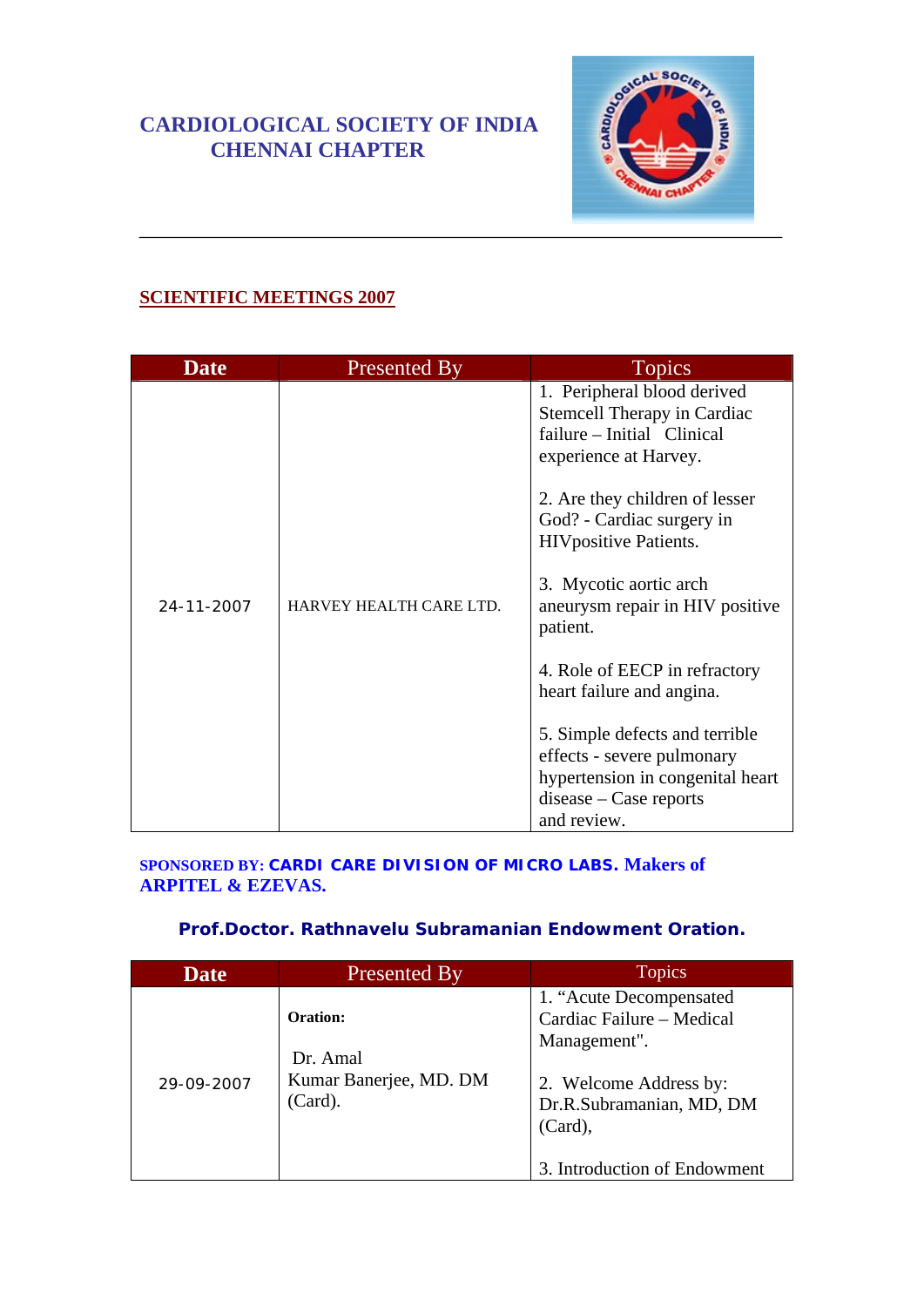| Oration by Prof.P.B.Sadasivam<br>MD.                             |
|------------------------------------------------------------------|
| 4. Introduction of Speaker:<br>Dr.M.Jayarajah, MD, DM<br>(Card). |
| 5. Oration: Dr. Amal Kumar<br>Banerjee, MD. DM (Card).           |
| 6. Vote of thanks:<br>Dr.P.S.Mohana Murugan, MD.<br>DM (Card).   |

### **SPONSORED BY:** *Merck India Limited*

| <b>Date</b> | <b>Presented By</b>     | <b>Topics</b>                                                                                                                                                                                                                                                                                                                                                                                                                                                                                                                                               |
|-------------|-------------------------|-------------------------------------------------------------------------------------------------------------------------------------------------------------------------------------------------------------------------------------------------------------------------------------------------------------------------------------------------------------------------------------------------------------------------------------------------------------------------------------------------------------------------------------------------------------|
| 25-08-2007  | VIJAYA HEART FOUNDATION | 1. Ostial Interventions -<br>Dr.Sujit Sahu.<br>2. EVAR for abdominal aortic<br>aneurysm (AAA) - The<br>constraints - Dr<br>Y.Vijayachandra Reddy.<br>3. Primary PCI in Cardiogenic<br>Shock-Varied spectrum $-Dr$<br>Ramanathan.<br>4. PCI for anomalous RCA from<br>left coronary sinus – Dr. Siju<br>Joseph.<br>5. Massive DVT / PE with<br>Cardiogenic shock - Filter +<br>Lysis - Dr. Nandhini.<br>6. Total LAD occlusion for<br>CABG surgery: A Surprise –<br>Dr.Nandakumar.<br>7. Off Pump CABG surgery:<br>VHF Experience - Dr.D<br>Janardhana Reddy |

**SPONSORED by: Arian Division of Sun Pharma, Makers of REPACE, PROLOMET-XL, KORANDIL.**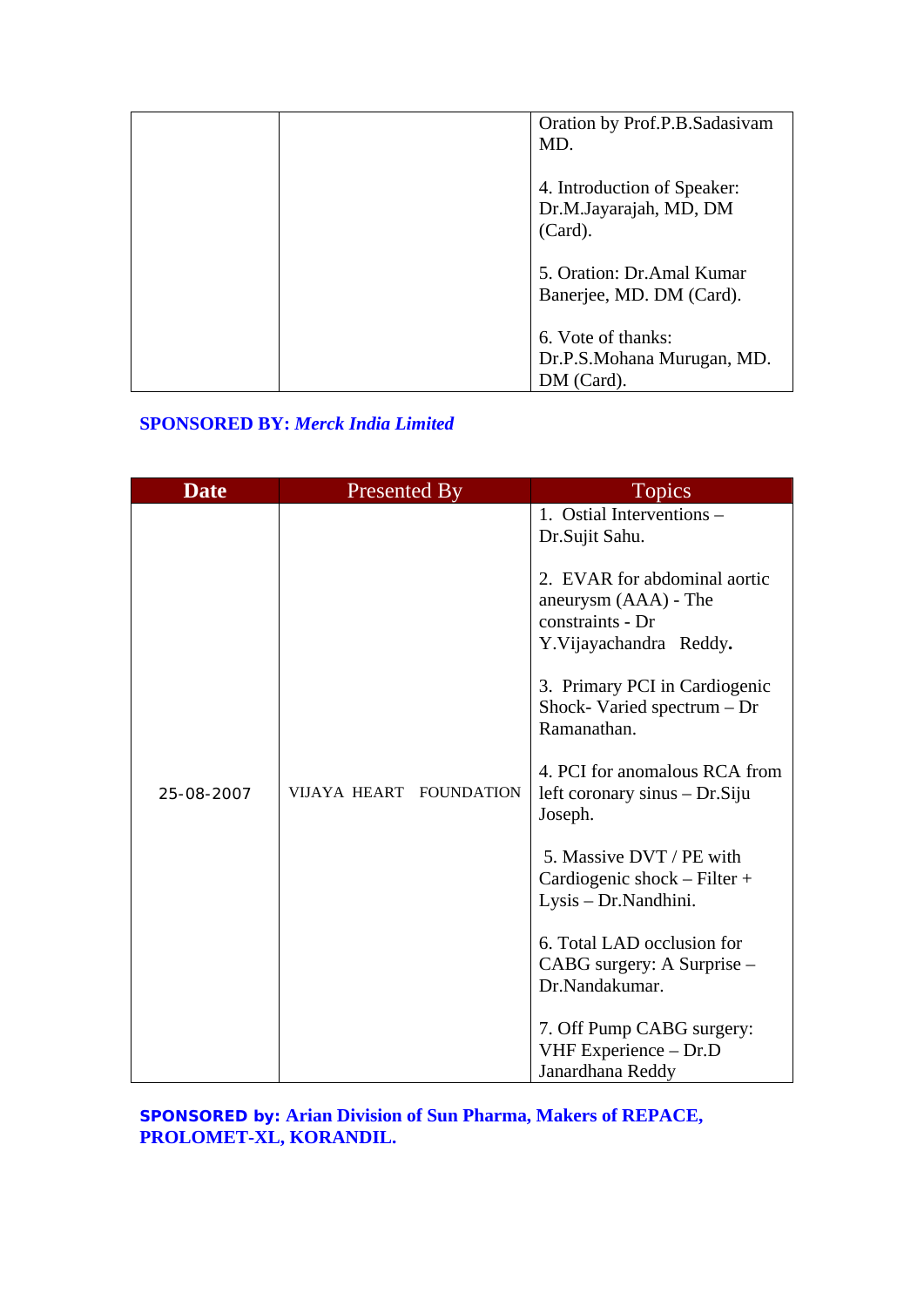| <b>Date</b> | <b>Presented By</b>     | <b>Topics</b>                                                                                                                                                                                                                                                                                                                                                                                                                                                                                      |
|-------------|-------------------------|----------------------------------------------------------------------------------------------------------------------------------------------------------------------------------------------------------------------------------------------------------------------------------------------------------------------------------------------------------------------------------------------------------------------------------------------------------------------------------------------------|
| 28-07-2007  | Madras Medical Mission. | 1. Our experience with<br>ALCAPA repair - Dr. Ejaz<br>Ahmad Sheriff.<br>2. Stem cell therapy following<br>Acute Myocardial Infarction s) –<br>Dr.Yuvaraj<br>Davidson.<br>3. Transcatheter closure of<br>iatrogenic aortic root to RVOT<br>fistula – Dr. Vimala.<br>4. Delayed stent strut fracture –<br>unusual cause of restenosis –<br>Dr. Mullasari Ajit S.<br>5. A case of Ebstein's Anomaly<br>with multiple accessory<br>pathways - Dr. Ulhas M.<br>Pandurangi.<br>6. Effect of Morphine and |
|             |                         | Fentanyl on CPB) – Dr. Jyotsna.                                                                                                                                                                                                                                                                                                                                                                                                                                                                    |

## **SPONSORED BY: ZYDUS – CND**

| NOKLOT-CV, (clopidogrel + asprin + atrovastatin) |                                        |
|--------------------------------------------------|----------------------------------------|
|                                                  | OLMY-H, (OLMESARTAN+HYDROCHLOTHIAZIDE) |
| RANEX                                            | (ranolazine-500mg)                     |

| Date       | Presented By                 | <b>Topics</b>                                                                                                                                                                                                                                                                                       |
|------------|------------------------------|-----------------------------------------------------------------------------------------------------------------------------------------------------------------------------------------------------------------------------------------------------------------------------------------------------|
| 30-06-2007 | Apollo Hospitals,<br>Chennai | 1. Hypersensitivity to streptokinase -<br>By: Dr.I.Sathyamurthy Unit.<br>2. Aortic dissection – Post AVR :<br>Dr.I.Sathyamurthy/Dr.S.Vijayashankar's<br>Unit<br>3. Congenital LMCA artresia -<br>Dr.K.Subramanyan's Unit.<br>4. Reverse Hybrid Interventional<br>procedure- Dr.P.Ramachandran Unit. |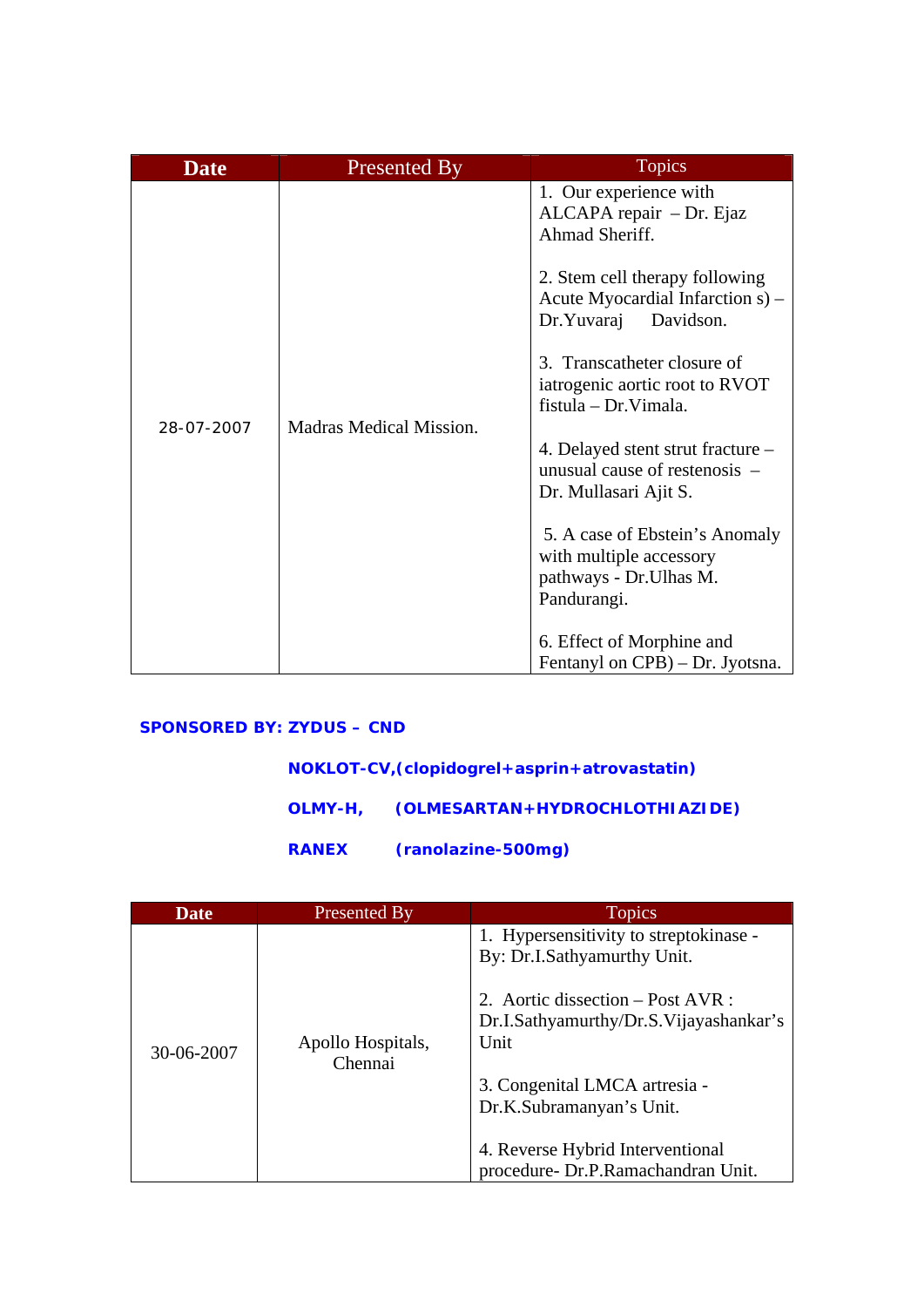| 5. Intersesting Interventional procedure-<br>By: DrMathew Samuel's Unit.                                 |
|----------------------------------------------------------------------------------------------------------|
| 6. Non surgical management of<br>Postop.Aorta – cameral fistula – Dr.<br>Robert Mao/ Dr. Srinath's Unit. |
| 7. Aorta – cameral Tunnel: A rare case-<br>DR.Neville soloman's Unit                                     |

### SPONSORED BY: ZOLTAN-DIVISION OF Glenmark pharmaceuticals LTD - **Makers of TELMA/VIVALOL/EPTUSZOLTAN-DIVI.**

| <b>Date</b> | <b>Presented By</b>    | <b>Topics</b>                                                                 |
|-------------|------------------------|-------------------------------------------------------------------------------|
|             |                        | 1. Usefulness of 3D Echo in LV<br>Thrombus - Dr.P.Jaishankar.                 |
|             |                        | 2. Ventricular septal rupture –<br>Delineation by 3D Echo -<br>Dr.P.Gnanavel. |
|             |                        | 3. Fasicular Tachycardia -<br>Dr.C.Arumugam.                                  |
| 28-04-2007  | Madras Medical college | 4. Long QT Syndrome –<br>Dr.S.Raghothaman.                                    |
|             |                        | 5. Aortocaval fistula with<br>pulmonary hypertension –<br>Prof.Harshavardhan. |
|             |                        | 6. Single coronary artery $-$<br>Dr.S.Selvam.                                 |
|             |                        | 7. Two cases of coronary artery<br>$fistula - Dr.V.Raja.$                     |

#### **SPONSORED BY: ZYDUS MEDICA Makers of ATORVA-E and TORGET**

| <b>Date</b> | Presented By                       | <b>Topics</b>                                                                                                                                                      |
|-------------|------------------------------------|--------------------------------------------------------------------------------------------------------------------------------------------------------------------|
| 07-04-2007  | Sri Ramachandra Medical<br>College | 1. Electron microscopic insights<br>into the vascular biology of<br>atherosclerosis – study of<br>coronary endarterectomy<br>$specimens - Dr$<br>K.R.Balakrishnan. |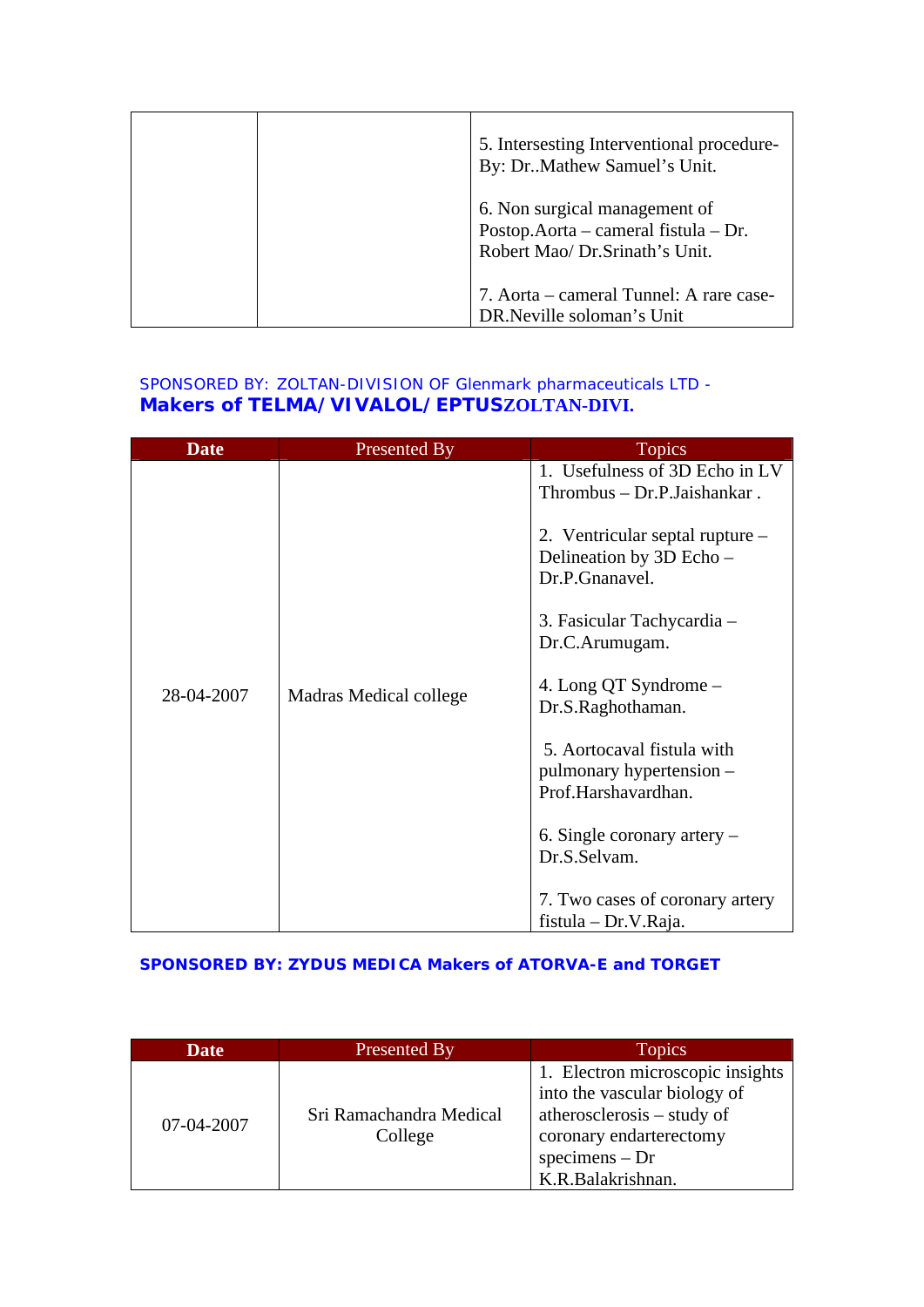|  | 2. Extra thoracic vascular<br>access in permanent pacemaker<br>implantation -<br>T.R.Muralidharan.         |
|--|------------------------------------------------------------------------------------------------------------|
|  | 3. Neonatal references for<br>echocardiogram - one year<br>review $-$ Dr. M.S. Ranjith.                    |
|  | 4. An interesting case of acute<br>dyspnoea - DrM.Ramesh.                                                  |
|  | 5. Angiogram and intervention<br>in $post - caby$ patients using<br>radial approach -<br>Dr.G.Sengottuvelu |
|  | 6. Redo bentall repair for pseudo<br>aneurysm of ascending aorta-<br>Dr.K.R.Balakrishnan.                  |
|  | 7. Tran radial coronary<br>angiogram in hocm with single<br>coronary artery $-Dr.T.R.$<br>Muralidharan.    |
|  | 8. Paediatric echo vignettes – Dr<br>M.S.Ranjith.                                                          |
|  | 9. Pci in anomalous coronary<br>artery using radial approach -<br>Dr. G Sengottuvelu                       |

#### **SPONSORED BY: ASTRA ZENECA makers of SELOMAX 50/5 & 25/2.5 AND SELOKEN XL 50/5&25/50/100.**

| <b>Date</b>     | <b>Presented By</b>       | <b>Topics</b>                                                                                                                                                                                                                                                                   |
|-----------------|---------------------------|---------------------------------------------------------------------------------------------------------------------------------------------------------------------------------------------------------------------------------------------------------------------------------|
| $27 - 1 - 2007$ | Southern Railway Hospital | 1. Aorto arteritis with bilateral<br>lower limb vessel involvement -<br>Dr. Sameer V. Pagad.<br>2. Evolution of Tricuspid<br>Regurgitaiton after Mitral valve<br>replacement - Dr. B.Amirtha<br>Ganesh.<br>3. A case massive pulmonary<br>thrombo embolism- Dr. Bini<br>Jose K. |